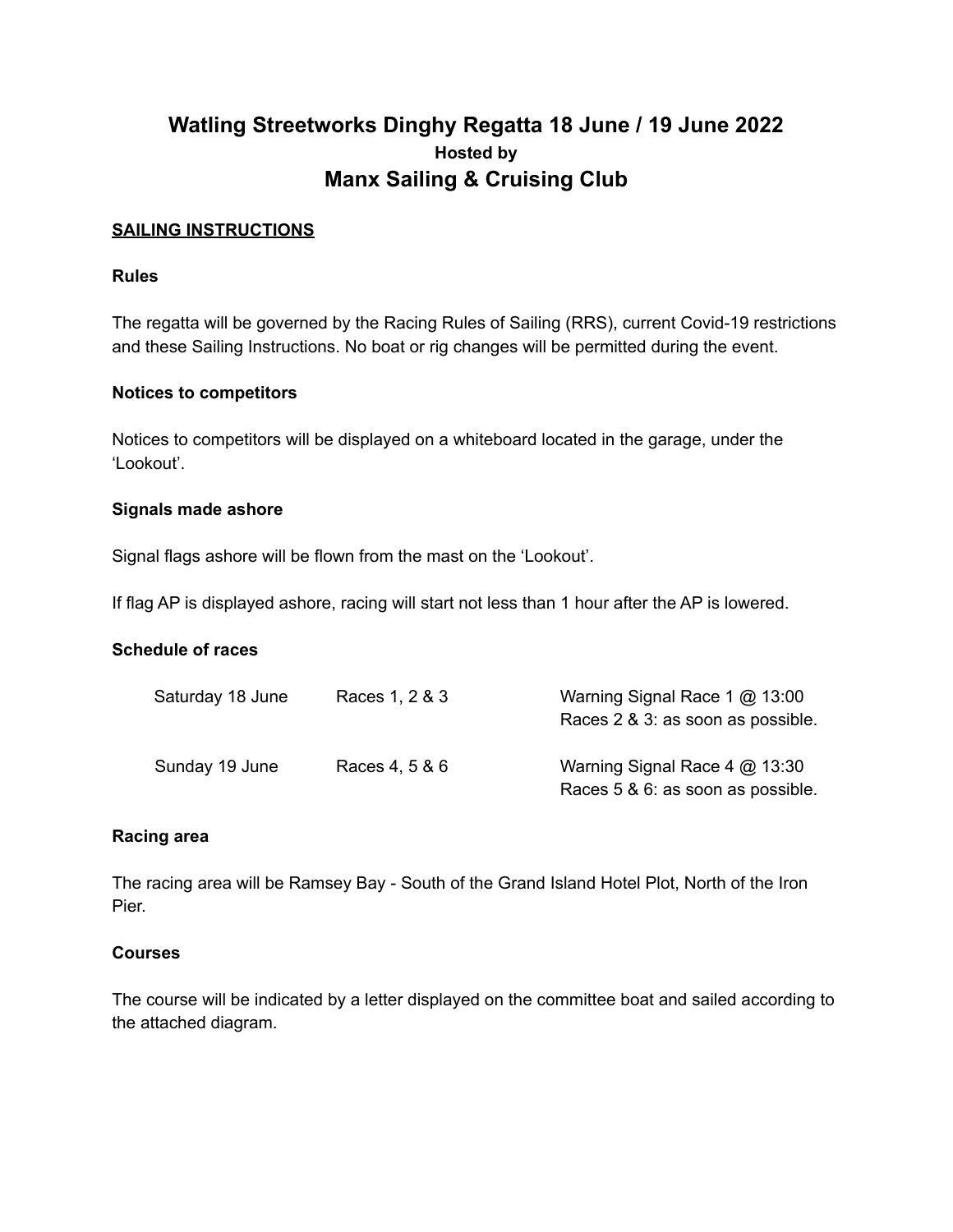### **Classes**

All boats shall sail within the same mixed handicap fleet.

### **Marks**

All marks will be either round orange inflatable buoys or yellow stick inflatable buoys.

### **The Start**

Races will be started under rule 26 with the warning signal (ICF Numeral 1) made 5 minutes before the start.

The starting line will be between the mast of the committee boat at the starboard end and the port end starting mark.

Boats not starting within 4 minutes after the start signal will be scored DNC

#### **Change of position of the next mark**

The race committee may move marks to maintain the configuration of the course relative to the wind. Such changes will not be signalled to competitors. This amends rule 33.

## **The Finish**

The finishing line will normally be between the mast of the committee boat displaying an orange flag and the nearby finishing mark.

#### **Penalties**

RRS Rules 44.1 and 44.2 will apply (Two turns).

#### **Handicap System**

The duration of each race will be approximately 40 minutes.

The Average Lap/Portsmouth Number system will apply

#### **Protests**

Boats wishing to protest shall inform the Race Officer immediately after finishing and within 30 minutes of the finish of the last boat in the last race of the day.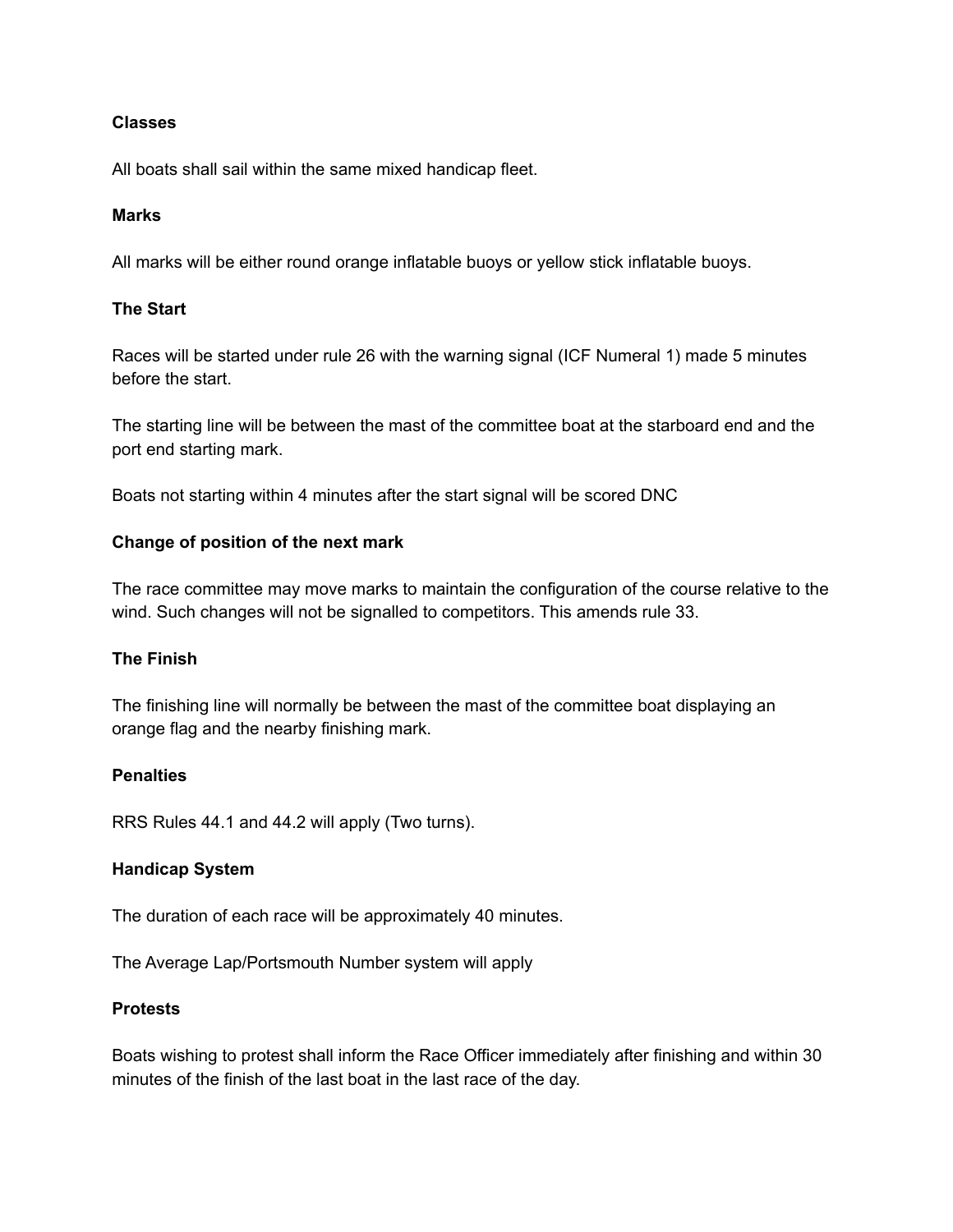Protest Notices will be posted on the whiteboard within 30 minutes of the protest time limit to inform competitors of hearings in which they are parties or named as witnesses. Competitors must check the notice-board as there will be no onus on the Race Committee to contact individuals.

# **Scoring**

The low point scoring system of RRS Appendix A will apply.

Three races completed will constitute the series.

One discard will be applied if 6 races are completed.

# **Safety**

Adequate personal buoyancy for crew members must be worn in the yacht at all times. Wetsuits do not constitute adequate personal buoyancy. Inflatable type buoyancy aids will not be considered adequate unless fully inflated. It is the intention of the Committee that this rule will be implemented at all times. Anyone not in compliance with this instruction will be disqualified without a hearing.

Please rig your dinghies on the beach in front of the clubhouse. If you do rig on the road/pavement in front of the clubhouse do not attach your boom in case it either injures a passer-by or damages someone's car.

Competitors are reminded that the first consideration of patrol boats is the safety of competitors.

Patrol boats are provided on race days for competitors taking part in club racing. In the normal sequence of events, they will not be available to other boats outside the race area, nor will they be available once club racing has finished.

Boats retiring from a race shall notify the Race Committee as soon as possible.

# **Disclaimer of Liability**

Competitors participate in the Regatta entirely at their own risk (RRS Rule 4. Decision to Race). Manx Sailing & Cruising Club, Committee, Race Officer, patrol crews will not accept any liability for material damage, personal injury or death sustained in competition with or prior to, during, or after the racing.

Each participating boat shall be insured with valid third party liability insurance with the minimum of cover £2 million.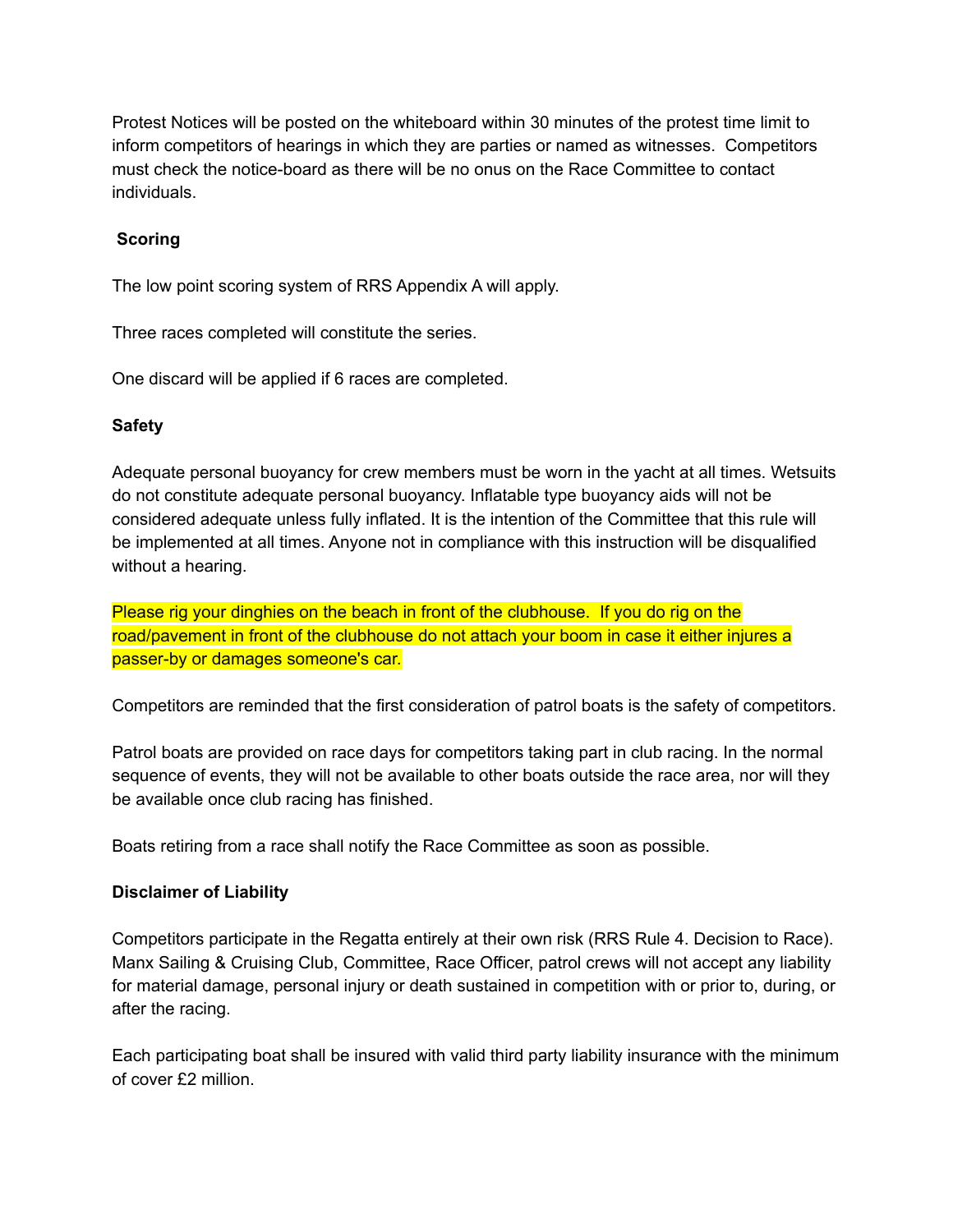# **Prizes**

Prizes will be given as follows:

The Regatta Trophy will be awarded to the overall winner. Prizes will also be awarded to boats finishing in 2<sup>nd</sup> and 3<sup>rd</sup> place overall. There will be a prize for the highest placed Junior (under 18) competitor.

# **Social**

The Prize Giving will be held in the Lookout after racing at approximately 16:00 and will be accompanied by a Regatta Tea



# **Course**

Mark 4

T - 1,2,4,1,2,4 and so on, passing through the start/finish line "gate" at Mark 3 on upwind legs.